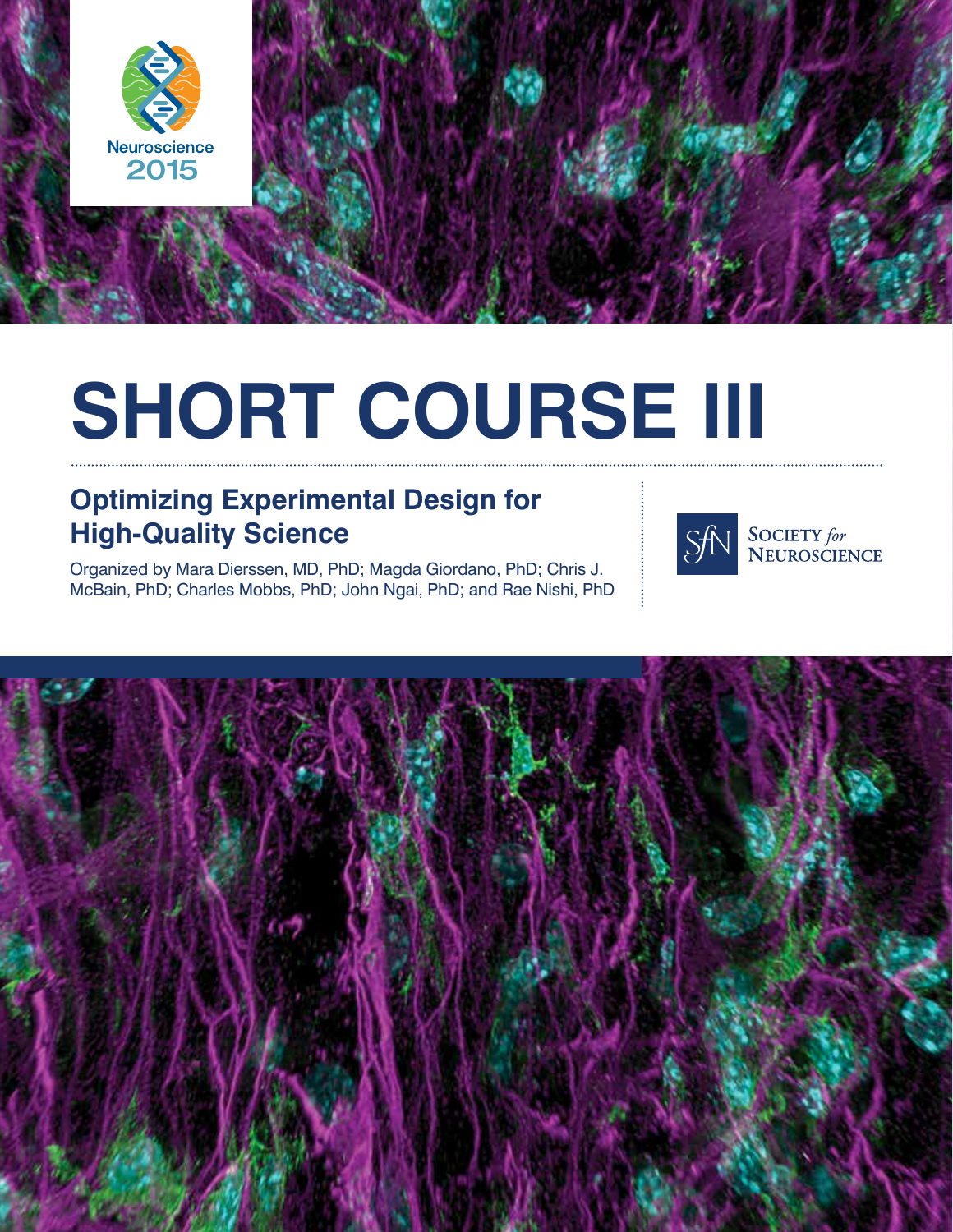## **Short Course III**

## Optimizing Experimental Design for High-Quality Science

Organized by: Mara Dierssen, MD, PhD; Magda Giordano, PhD; Chris J. McBain, PhD; Charles Mobbs, PhD; John Ngai, PhD; Rae Nishi, PhD

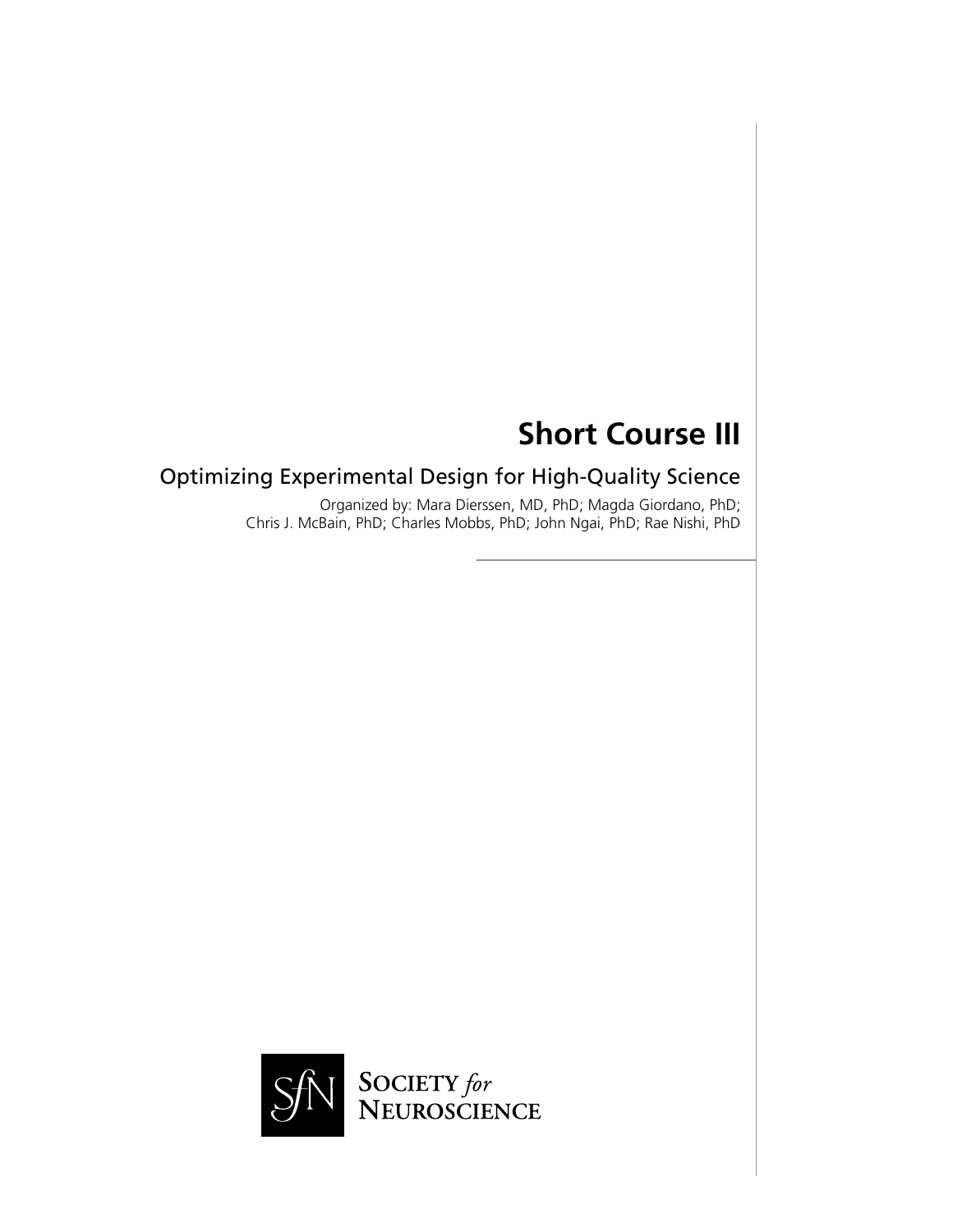Please cite articles using the model: [AUTHOR'S LAST NAME, AUTHOR'S FIRST & MIDDLE INITIALS] (2015) [CHAPTER TITLE] In: Optimizing Experimental Design for High-Quality Science. (Dierssen, M; Giordano, M; McBain, C; Mobbs, C; Ngai, J; and Nishi, R) pp. [xx-xx]. Chicago, IL: Society for Neuroscience.

All articles and their graphics are under the copyright of their respective authors.

Cover graphics and design © 2015 Society for Neuroscience.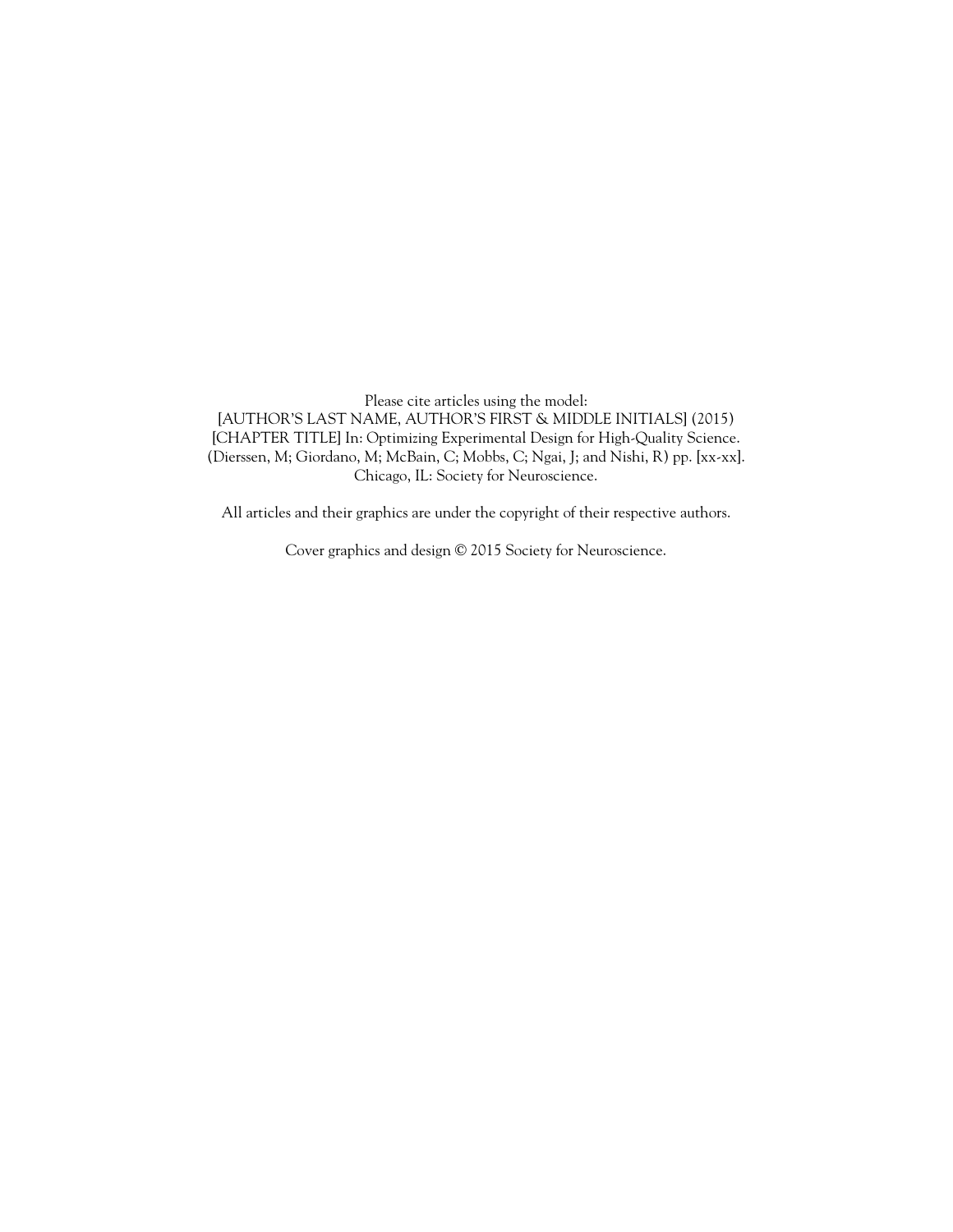

## Short Course 3

## Optimizing Experimental Design for High-Quality Science

Organized by: Mara Dierssen, MD, PhD; Magda Giordano, PhD; Chris McBain, PhD; Charles Mobbs, PhD; John Ngai, PhD; Rae Nishi, PhD

Friday, October 16 / 1 p.m.–5:30 p.m. Location: McCormick Place Convention Center, Room N227, Chicago, IL

| <b>TIME</b>        | <b>TITLE</b>                                                      | <b>SPEAKER</b>                                                                  |
|--------------------|-------------------------------------------------------------------|---------------------------------------------------------------------------------|
| $12:30 - 1$ p.m.   | Check-In                                                          |                                                                                 |
| $1 - 1:10$ p.m.    | <b>Opening Remarks</b>                                            | Katja Brose, PhD<br>Cell Press                                                  |
| $1:10-1:40$ p.m.   | Rigor and Transparency                                            | Shai Silberberg, PhD<br>National Institute of Neurological Disorders and Stroke |
| 1:40-2:20 p.m.     | Rigor and Transparency Discussion                                 | Shai Silberberg, PhD<br>National Institute of Neurological Disorders and Stroke |
| 2:20-2:35 p.m.     | <b>Break</b>                                                      |                                                                                 |
| $2:35 - 3:05$ p.m. | Improving Experimental Design to Boost Reproducibility            | Mary Harrington, PhD<br>Smith College                                           |
| $3:05 - 3:45$ p.m. | Improving Experimental Design to Boost Reproducibility Discussion | Mary Harrington, PhD<br>Smith College                                           |
| $3:45-4$ p.m.      | <b>Break</b>                                                      |                                                                                 |
| 4-4:30 p.m.        | Data Analysis and Reporting                                       | Ronald Landis, PhD<br>Illinois Institute of Technology                          |
| 4:30-5:10 p.m.     | Data Analysis and Reporting Discussion                            | Ronald Landis, PhD<br>Illinois Institute of Technology                          |
| $5:10-5:30$ p.m.   | <b>Question and Answer</b>                                        |                                                                                 |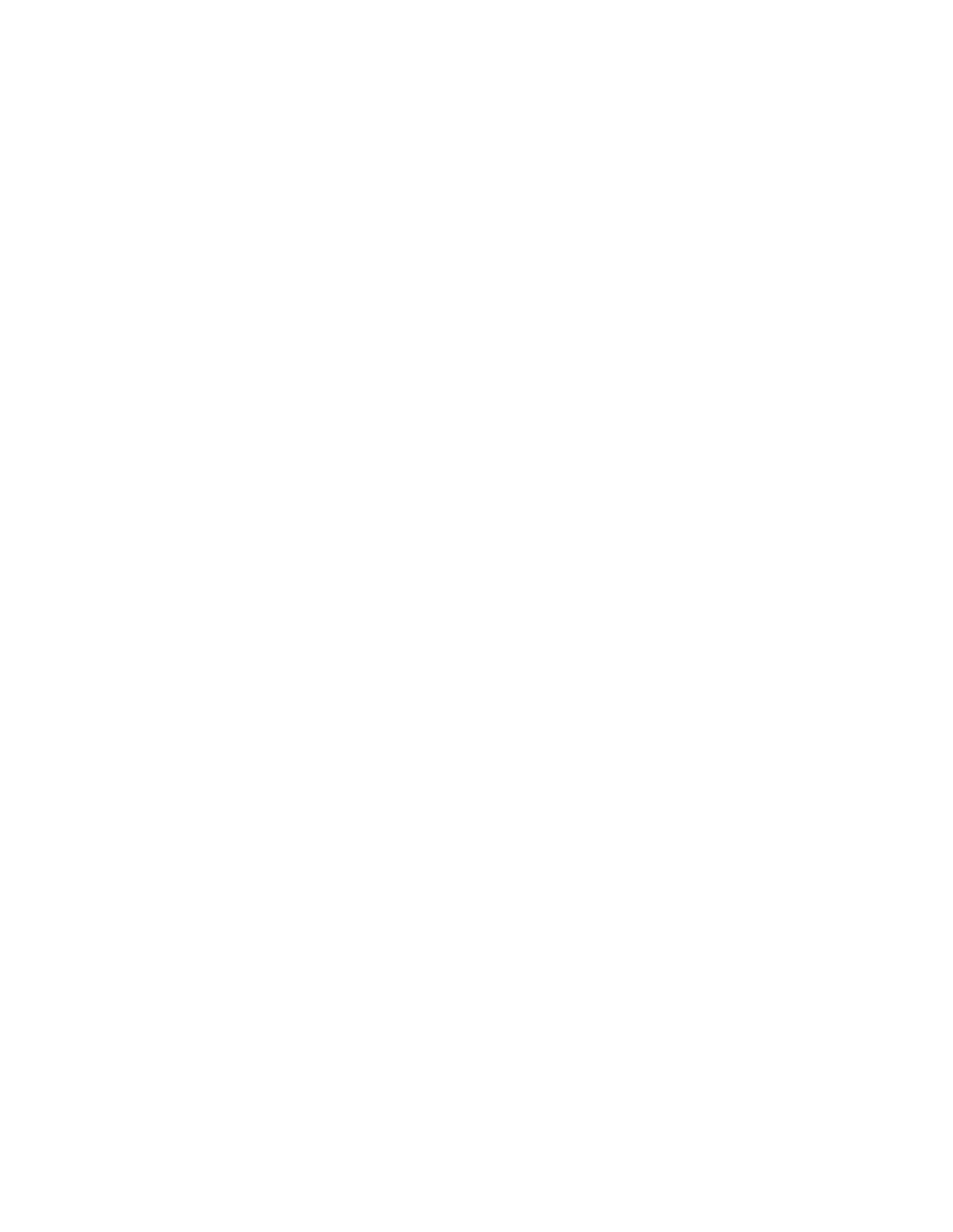## **Table of Contents**

| Rigor and Transparency                                 |
|--------------------------------------------------------|
| Improving Experimental Design to Boost Reproducibility |
| Data Analysis and Reporting                            |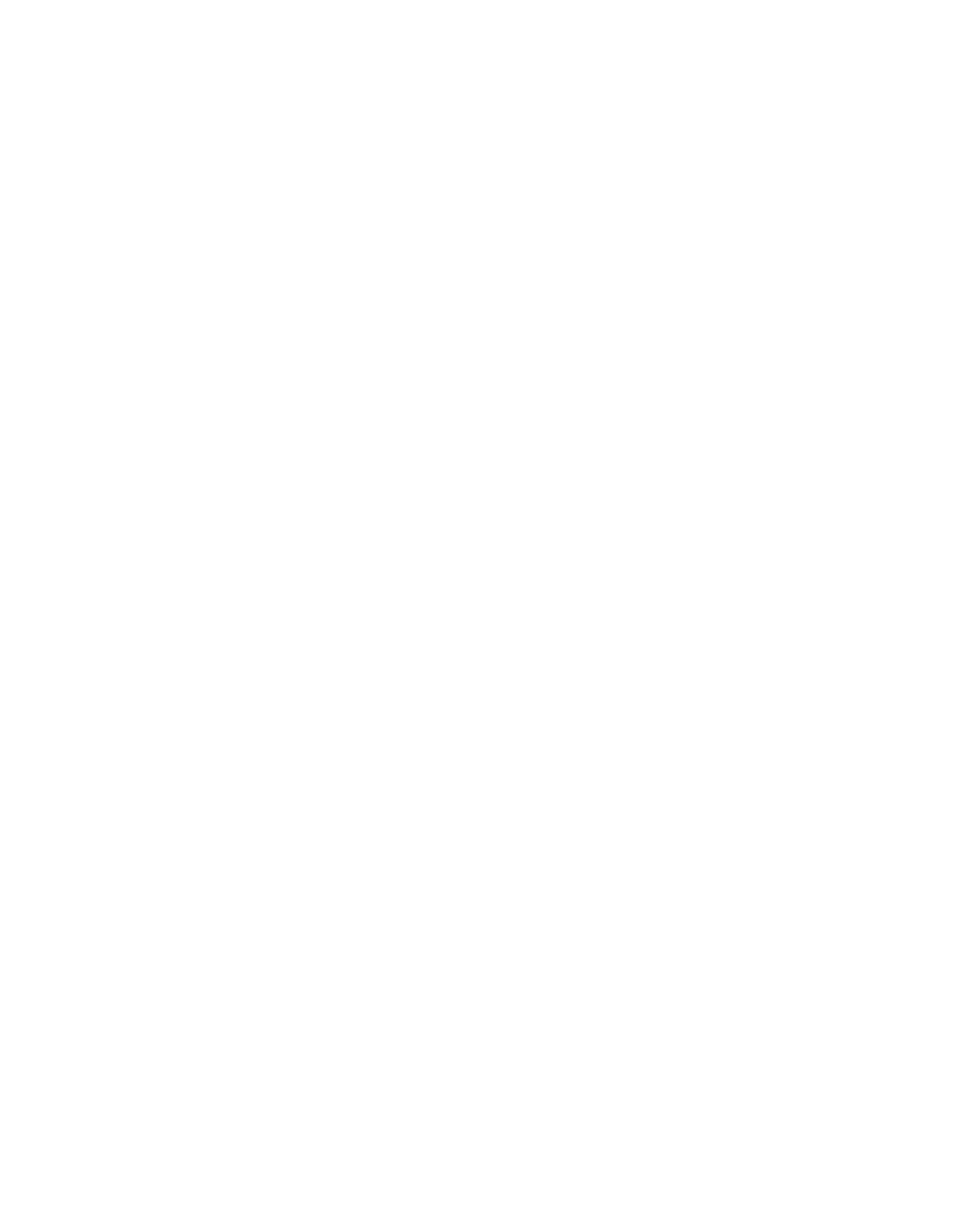# **Rigor and Transparency**

Shai Silberberg, PhD

Program Director, National Institute of Neurological Disorders and Stroke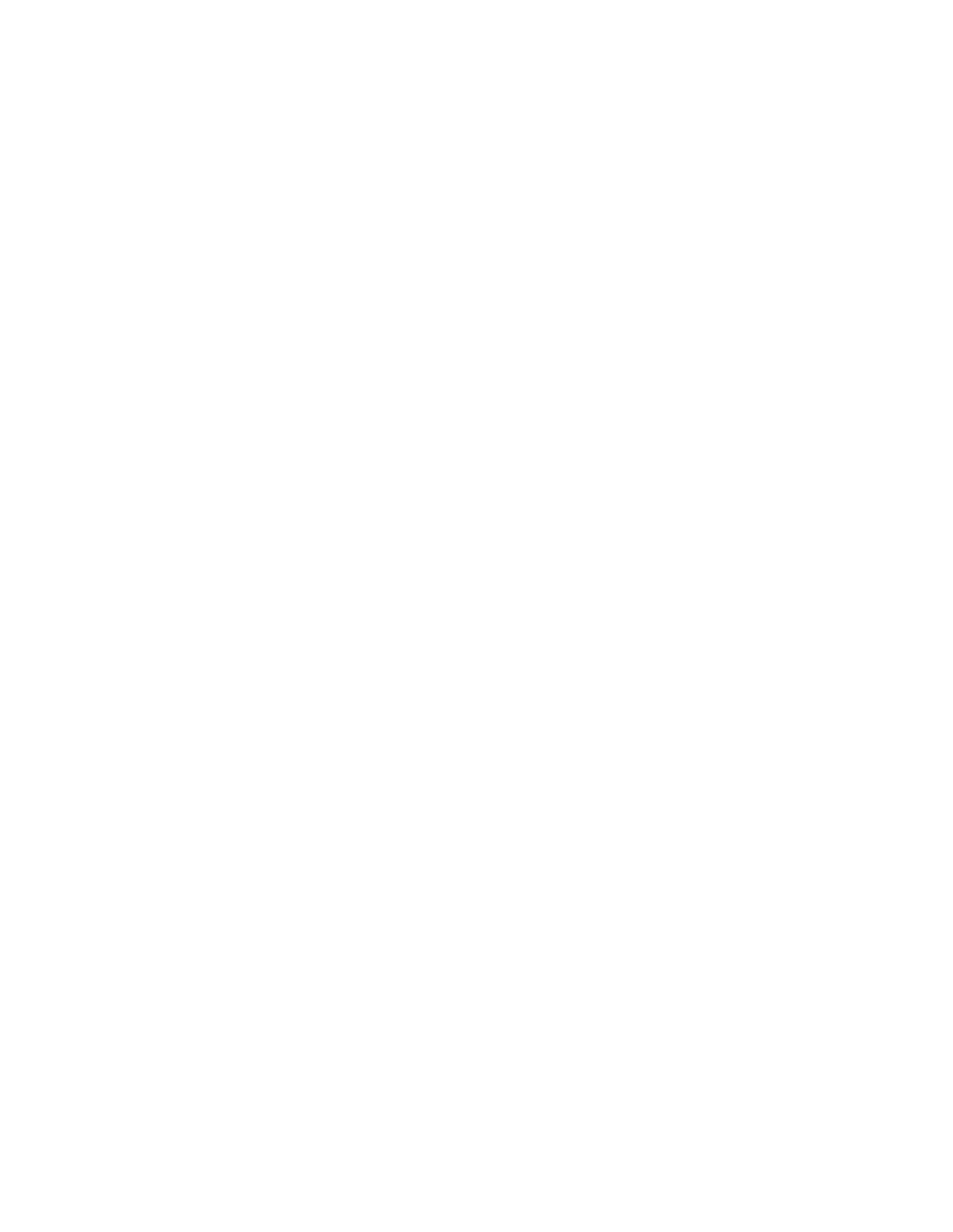Publications in recent years have highlighted problems with the reproducibility of published scientific findings. Unfortunately, the popular press (and, sadly, some scientific papers) unfairly taint the scientific community by implying that poor reproducibility is, to a large extent, the result of scientific misconduct. These alienating claims, while flashy, are unfounded. Inability to reproduce published results can arise in part from the complexity of life-science research, in which it is difficult to identify and/or control all the experimental variables that impact results. There are many contributing factors to poor reproducibility. Examples include:

- **Cutting-edge science:** Complex experimental techniques developed in one lab may require extensive training before being successfully employed by others.
- **Confounding variables:** At times, variables that affect the results are unknown to the investigator and therefore not reported. This can prevent others from reproducing the results.
- **Resources:** Much has been written in recent years about misidentification of cell lines and the quality of antibodies and other experimental resources. Inability to reproduce original results can arise if labs are using different resources.

The negative impact of some, but not all, of these issues can be mitigated by careful experimental design and better transparency. This presentation will primarily focus on related contributing factors to poor reproducibility, which are major contributors to the issues surrounding reproducibility of scientific findings. These include:

**Human nature:** We are all prone to unintentional and unconscious bias, necessitating that scientists take every measure to minimize bias in their studies.

**Deficient experimental procedures:** Careful experimental design is the means to curtail bias and minimize the effects of potential confounding factors. Examples of poor experimental design will be provided.

**Lack of transparency in reporting:** Not all sources of potential bias can be mitigated, and therefore it is essential to transparently report how experiments are designed, conducted, and analyzed. This informs reviewers, editors, and the scientific community on potential pitfalls in the reported outcomes and conclusions.

**Publication bias:** The pressures to report outcomes that support the working hypothesis (i.e., "positive results"), as well as the policies of most journals to disfavor the publication of null results, have led to a vast body of unpublished research. This muted data could potentially inform future studies, improving the reproducibility of science.

The talk is primarily intended to increase awareness. It outlines the issues, highlights common design pitfalls, and provides guidance for avoiding them, but it by no means covers all topics or discusses the issues in detail. It is intended to encourage the attendees to expand their knowledge and to do their part to increase the reproducibility of science.

#### **Rigor and Transparency**

Case Study 1

An article in the *Journal of Neurochemistry* was retracted in 2013. After reading the reasons for the retraction, discuss the questions below.

"The retraction has been agreed to following the discovery of an unexpected effect of the disposable filter units on neuronal morphology. Concerns about the published data came to light following variable results in follow-up experiments investigating the mechanisms responsible for the effects reported in the article.

Further investigation revealed that most of the effects attributed to neuroserpin appear to be due to a factor or factors leaching in a volume-dependent manner from disposable filter units used to sterilize the neuroserpin. Neurobasal medium that had been filtered through a 0.2 lm syringe filter resulted in increases in neurite length and reductions in neurite diameter at 2 DIV similar to those reported with neuroserpin-containing medium. The effects were seen when 2 mL of Neurobasal medium was filtered and added to the cells, but were reduced when a larger volume of medium was filtered. Medium filtration was performed to ensure the medium containing recombinant neuroserpin was sterile. As the control medium lacking neuroserpin was already sterile and it was not anticipated that medium filtration would alter neuronal growth, medium filtration was not controlled in the study. In some experiments,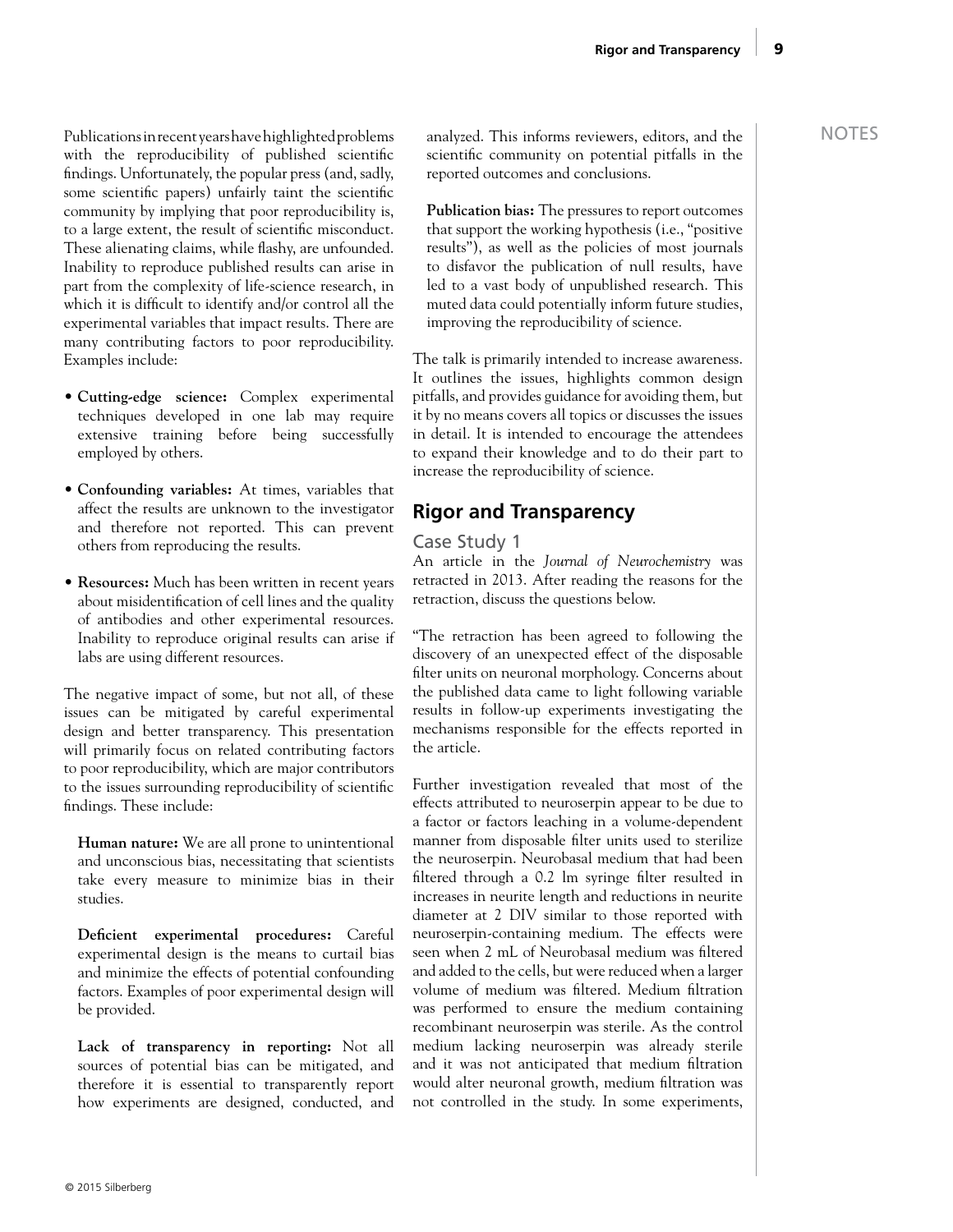#### **NOTES**

medium for 'control' wells was filtered in a larger volume, while in others the medium was not filtered at all. Therefore, an apparent effect of 'neuroserpin' could have been caused by presence of filter leachate in the neuroserpin conditions, which was absent in the control conditions."

Discussion points

- What led to the erroneous conclusion that neuroserpin affects neurite outgrowth?
- Was the experiment poorly designed?
- Is this an example of scientific bias?
- How would you design the experiment to avoid such a mistakes?
- What general lessons can be learned from this reallife experience?

### **Rigor and Transparency**

#### Case Study 2

At a lab meeting Dr. Proof discussed the reviews of a manuscript submitted to a high-profile journal. The cover letter from the Journal Editor suggested that the manuscript will be accepted for publication if the lab can demonstrate that the fraction of morphologically modified cells in histological sections is significantly reduced after treatment. Dr. Proof requested that the additional analysis be conducted independently by the two students listed as co-first authors on the manuscript, and that someone from an adjacent lab be asked to mask the samples.

Over lunch, the two distraught students grumbled that Dr. Proof doesn't trust them and that by requesting that the samples be masked by the adjacent lab she is publically degrading them. Both students felt that it was a mistake to join her lab!

#### Discussion points

- Do you agree with the students that Dr. Proof treated them unfairly?
- What reasons could have led Dr. Proof to request that the experiment will be conducted blind by two independent students?
- Should this be common practice?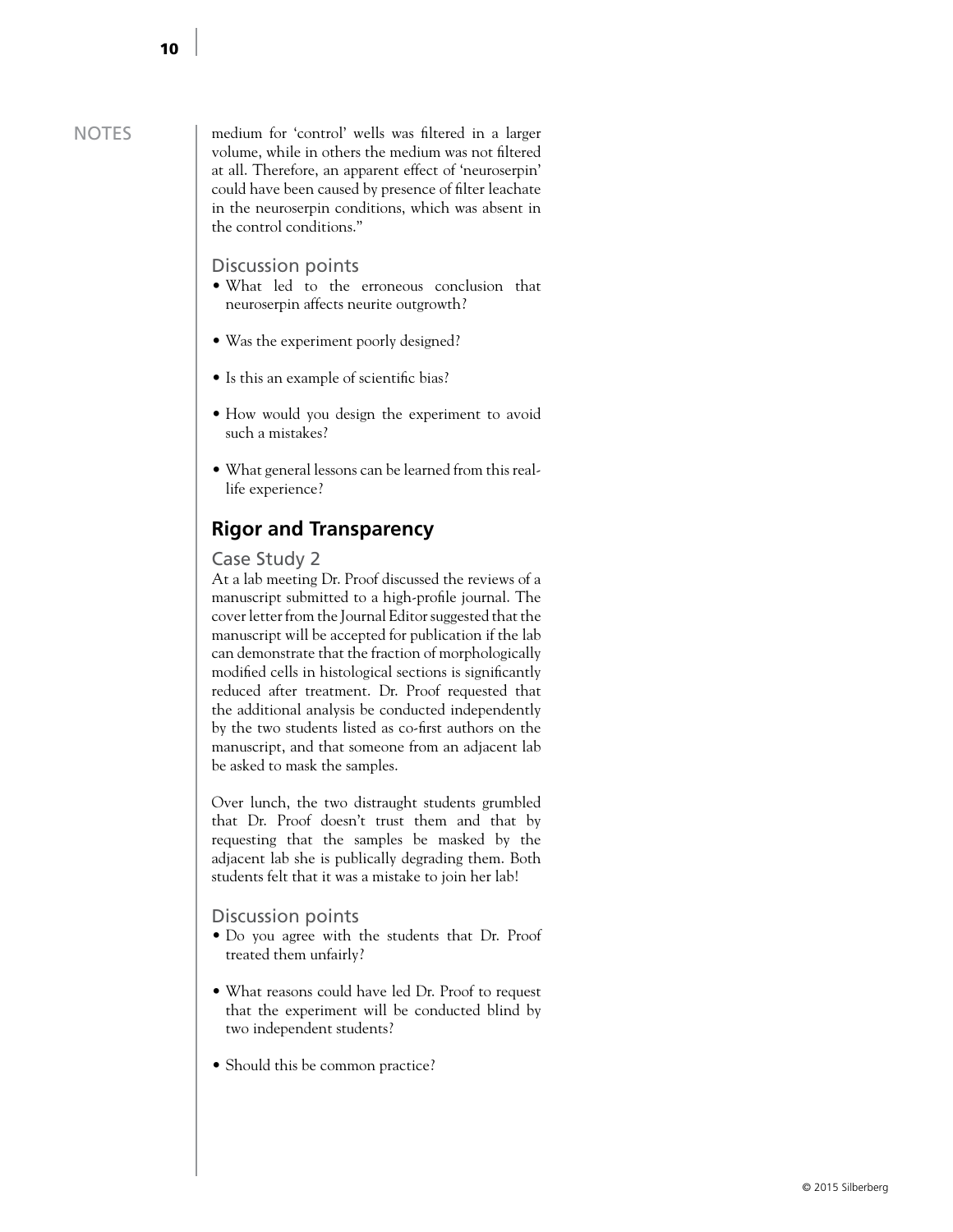## **Improving Experimental Design to Boost Reproducibility**

Mary Harrington, PhD

Tippit Professor in Life Sciences, Smith College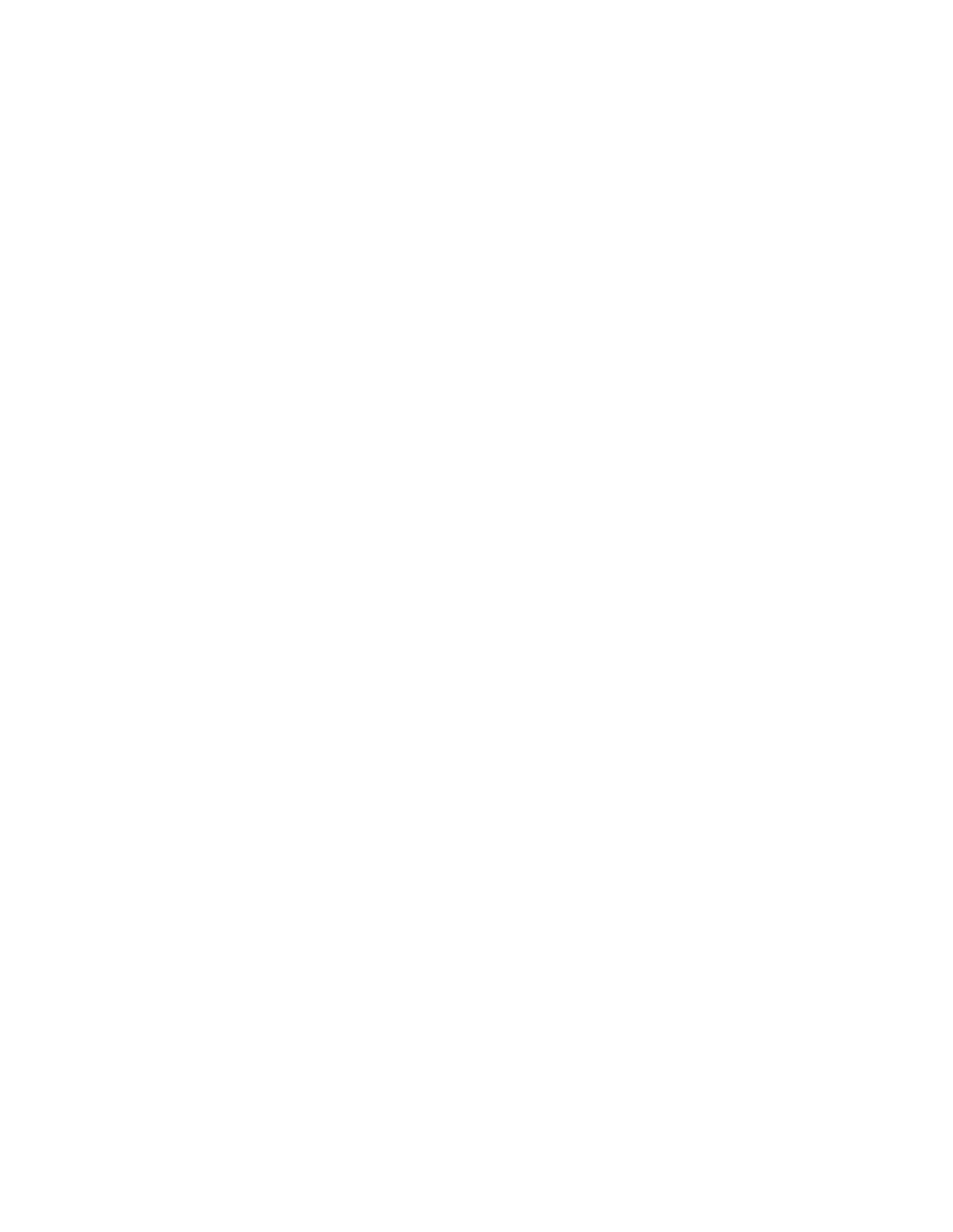Our goal as scientists is to make important discoveries. NOTES While we are familiar with clinical studies being We should celebrate most, not when we publish a paper in a top-tier journal, but when our fiercest competitor replicates our findings. If our work is not reproducible, it cannot be used to lead to further discoveries; in fact, it can slow the pace of progress while other scientists spend their time attempting to replicate our experiments.

Are studies within the field of neuroscience leading to findings that are reproducible? Some indications suggest not. Neuroscience studies are routinely under-powered (average statistical power is estimated to be 8 to 31 percent; Button et al., 2013). Many of the positive effects reported in our literature may not be valid. Other studies indicate that results from drug development studies are replicated 25 percent of the time, at most (Begley and Ellis, 2012; Prinz et al., 2011). Analysis of published studies reporting findings that were not reproduced indicates that several elements of good experimental design were not reported and may not have been followed. Many journals are now adopting standards that examine submissions for adherence to these principles of good design. We will focus on three design elements:

- consideration of sex as a variable,
- use of randomization, and
- application of blinding where possible.

In FY2016, NIH grant applications for preclinical research will be required to "explain how relevant biological variables, such as sex, are factored into research design and analysis." Scientists will be required to provide "strong justification from the scientific literature, preliminary data, or other relevant considerations…for applications proposing to study only one sex." These new guidelines were based in part on analysis of published papers that showed the predominance of preclinical studies only using one sex and also based on instances of many drugs being withdrawn after approval because of unforeseen effects on women. We will discuss these findings, as well as the new guidelines.

When assigning animals or cells to treatments, the use of randomization allows distribution of the effects of uncontrolled variables in an unbiased manner. Random does not mean haphazard; we will discuss techniques to utilize this approach for experiment design. Randomization is an important factor that can distinguish studies that lead to replicable and translatable findings.

conducted single or double-blind, often preclinical studies are not using blinding. We will consider the impact of using blinding in collecting observations with qualitative elements. Conducting analysis blind can be another approach to guard against bias.

Most scientists know about these three design elements. Here, we will consider reports summarizing many published studies that do not report experimental designs employing these. This talk and our subsequent discussion will illustrate the importance of keeping our experimental designs as strong as possible to better enhance the reproducibility of neuroscience investigations.

References cited:

- Begley CG, Ellis LM. Drug development: Raise standards for preclinical cancer research. Nature. 2012 Mar 28;483(7391):531-3. doi: 10.1038/483531a. PubMed PMID: 22460880.
- Button KS, Ioannidis JP, Mokrysz C, Nosek BA, Flint J, Robinson ES, Munafò MR. Power failure: why small sample size undermines the reliability of neuroscience. Nat Rev Neurosci. 2013 May;14(5):365-76. doi: 10.1038/nrn3475. Epub 2013 Apr 10. Erratum in: Nat Rev Neurosci. 2013 Jun;14(6):451. PubMed PMID: 23571845.
- Prinz F, Schlange T, Asadullah K. Believe it or not: how much can we rely on published data on potential drug targets? Nat Rev Drug Discov. 2011 Aug 31;10(9):712. doi: 10.1038/nrd3439-c1. PubMed PMID: 21892149.

## **Improving Experimental Design to Boost Reproducibility**

Case Study 1 – A discussion about sex Sarah was pleased to see that Dr. Black greeted her with a wide, warm smile.

"Your performance last week was superb, Sarah! That was quite an impressive qualifying exam!"

She ducked her head and smiled shyly. "Thank you, Dr. Black."

"And now," he continued, rubbing his hands together, "you can get to work full-time on your experiments. I hope we can hammer out all the final details today, and then we can order the animals to arrive before the holiday."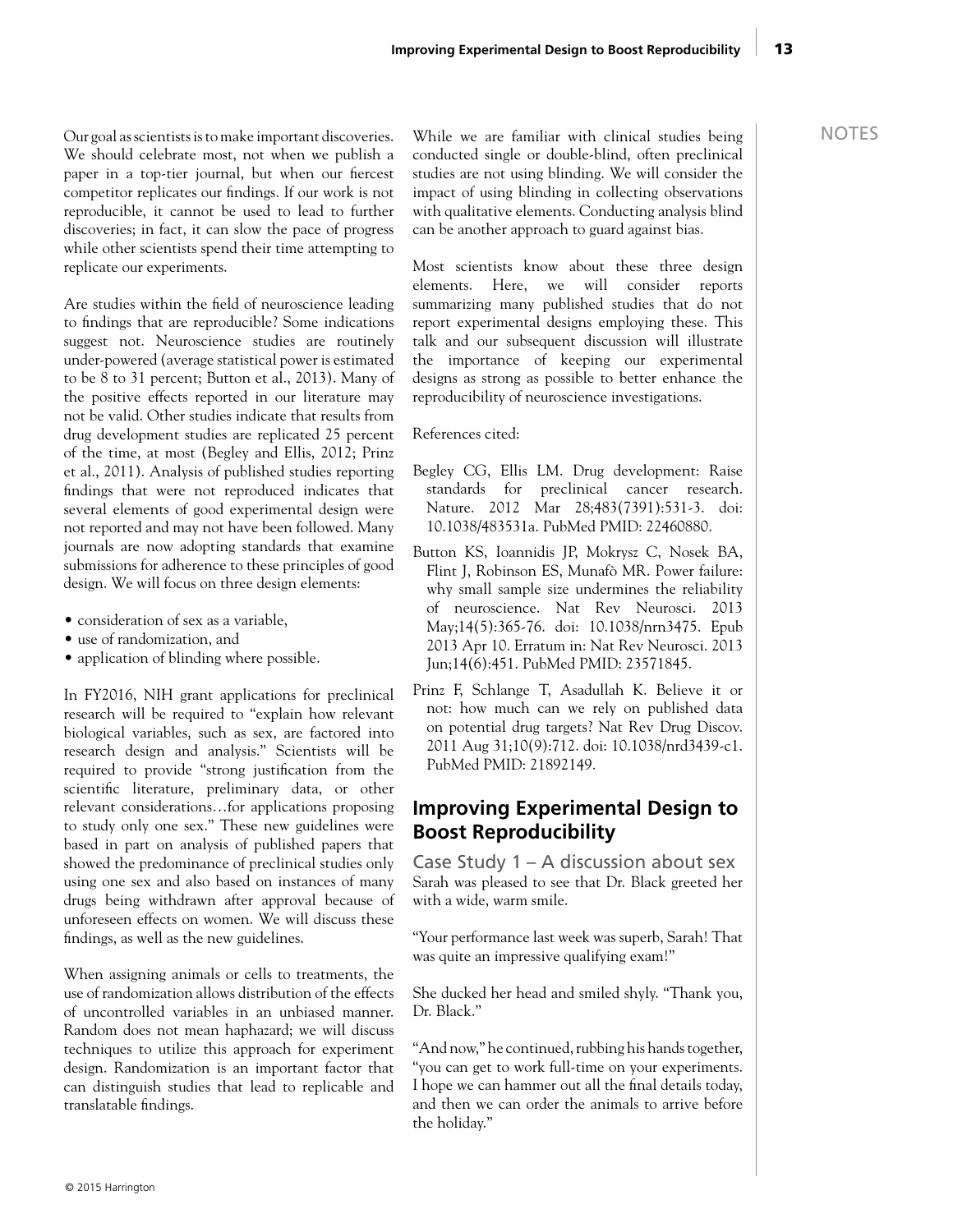## NOTES Sarah settled into a chair, and immediately brought

up her concern.

"Dr. Black, I have been wondering why you suggested we do this experiment with only male mice. You seemed to think it was a good idea to use both males and females in my grant proposal for the exam. Why is this different?"

"Well, it is mainly the money, Sarah. If we use both males and females then we would have to use twice the number of mice."

"But don't we need to know if this drug will help women as well as men?"

"Oh yes, certainly. But we are a long way from that point Sarah. We need to first see if there is any effect at all. And your proposal to test a full range of five doses expands our work a little, but this seems like a very good idea, in light of the work coming out of the Williams lab."

"Why choose male mice in that case? Could we instead do this first study in female mice? You brought up the estrus cycle in my exam, and Gomez just published a study showing there was no difference in variability of response as measured by infarct volume in females vs. males."

Dr. Black rubbed his chin as he considered her suggestion. "Now when you say that, it makes me think that the effect might be different in females; they could show a different size effect, or a different dose-response relationship. I suppose that is something we really are going to need to know." He sighed. "But I still don't know how we would pay for that. The grant was cut 18 percent, you know."

"Well, we calculated that each group needs to have 24 mice. Could we make that 12 females and 12 males? It would not be powered to let us analyze by sex, but if the results were very different we could see that."

"I don't think that is a good idea," he advised. "It would be better to have the sample size adequate to allow us to analyze by sex if we are going to include both sexes."

Silence fell and they both sighed.

Sarah volunteered "How about if we hold off for another week? I would like to see if I can work out a way for us to include gender in this design."

"Well, that would be OK with me" agreed Dr. Black. "And I expect you probably would like to be at home for the holiday. We can order the mice when you get back."

She nodded.

"How is your mother doing?" he asked kindly.

"She is doing well," Sarah replied, tears stinging in her eyes. "Thank you Dr. Black. I am glad her boss knew that it was a stroke and called 911 right away."

#### Discussion points

- What options would you suggest for Sarah to consider to allow her experiment to include both sexes?
- Does Sarah have a good justification for including both sexes?
- Is it ethical to use twice as many animals in order to see if the effect might vary with sex? Is it ethical to constrain the experimental design because of budgetary concerns?

### **Improving Experimental Design to Boost Reproducibility**

Case Study 2 – Another experiment for Meagan "Breathe in through your nose."

Meagan's mind quieted. She felt her abdomen expand with the air.

"Breathe out through your mouth. Make some noise. I want to hear you!"

The release of air carried with it some of her tension. She felt her shoulders relax a bit more.

"One more time and then we will move into *savasana*, corpse pose."

With a last steady breath, Meagan let her body lay still, supported by the floor, palms up, legs limp. This yoga class was just what she had needed. Her muscles felt much more relaxed. Her mind, on the other hand, was still not responding to the orders to be quiet. She kept thinking back to the conversation with her PI Gordon.

The weekly check-in with Gordon had been going pretty well she thought. They had discussed the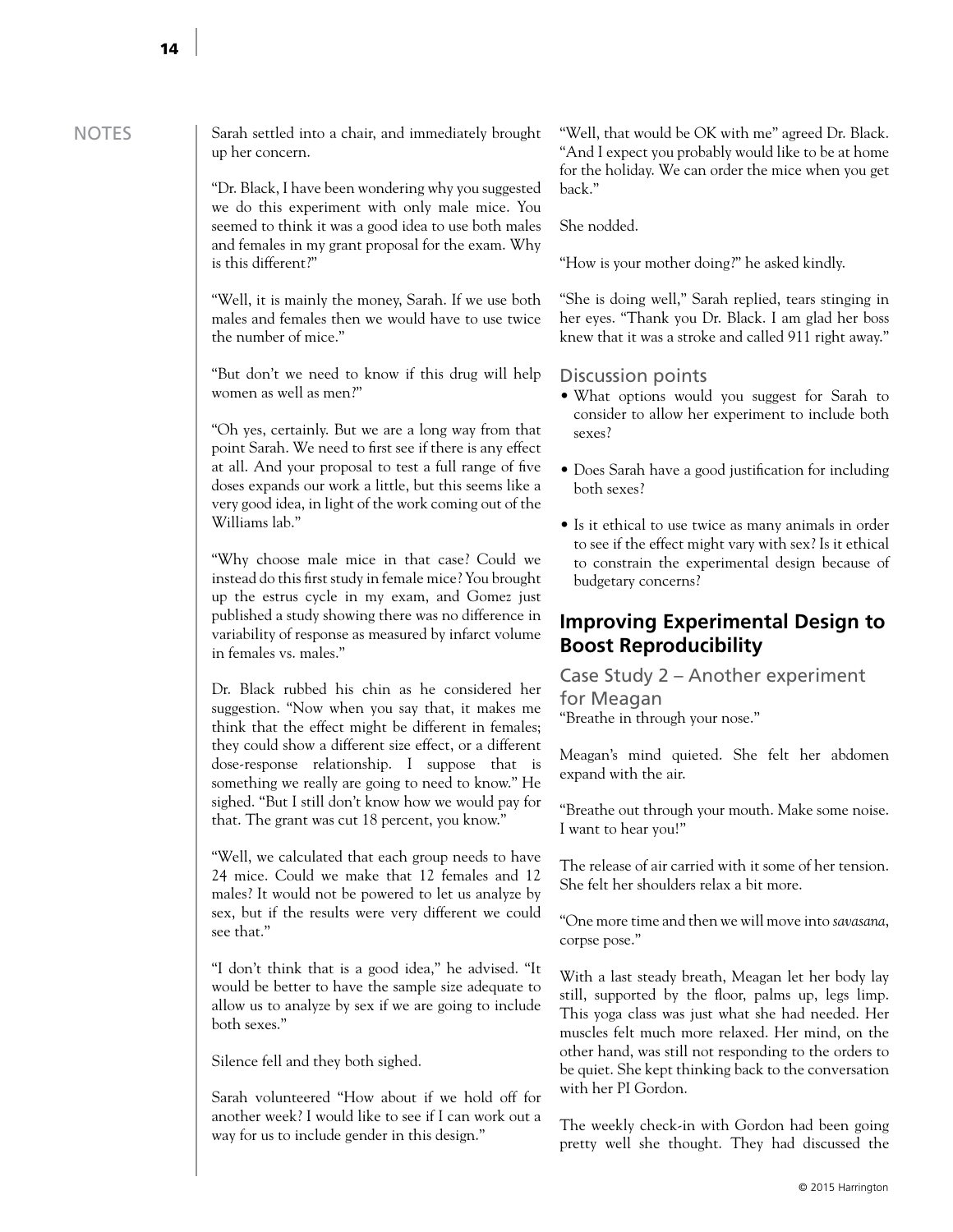agreed on a plan to troubleshoot the odd staining pattern in her recent experiments. Gordon had years of experience in immunocytochemistry. Meagan loved how involved he would get with that aspect of her experiments, even doing some of the bench work when she was learning the process in her first few weeks.

Soon, some of her data was going to be included in the manuscript Gordon was submitting to the British Journal of Pharmacology. Even though she was third author, she was still pretty psyched – this would be her first publication! It was going to be so great to show that paper to her parents. But the pit in her stomach returned when she remembered the rest of today's conversation. The journal submission checklist was on his screen, and he was waiting to complete it as she turned to the recent section of her lab book. His next question startled her: "Did you randomly assign the mice to groups in this experiment?"

"Random? No, the groups were knock-out and wildtype. I used littermate controls."

Gordon frowned. "Yes, I know that. I am indicating that you used matching to control for litters. But did you randomly select these mice from our colony?"

"I guess you could say that. Yes. They were the only male mice in the colony that were in the 2-3 month age window we wanted for this experiment. I used them all because Jo would be away for the month for her wedding; that's where our "n" of 24 came from." Megan swallowed nervously, knowing that Gordon was not pleased about the other grad student taking so much time off. She hoped that her own extra work on the weekends was scoring some points with him, even though her mother would have given her more points for going out on a date once in a while.

Gordon's jaw muscles twitched as he turned, and his stern voice startled her. "Meagan, did you at least randomize the mice when you assigned them to drug or vehicle treatment?"

"No sir," she replied slowly. "I didn't think of that."

He gave a deep sigh and pushed his chair away from the computer screen. "Well, that is a shame."

Meagan gulped and looked down at the page in her lab book showing mice 1-12 assigned to drug and 13-24 assigned to vehicle. She looked up and gazed out the dusty office window at the city street below.

© 2015 Harrington

problems she was having with the new antibody and "How much difference does this make?" she asked. NOTES "How much difference does this make?" she asked.

> "Well, these new reporting guidelines mean that we have to explain that in the manuscript, and that will be seen as a weakness," Gordon said. "But I guess that is just where we are. What do you think about running the experiment again? This time I can help you design it to include randomization."

> "I can do that Gordon. We have more animals in the colony now. I don't mind working long hours to get this run quickly." Her voice dropped. "I am really sorry that I forgot to randomly assign the mice to treatments."

> "Don't worry," Gordon assured her. "It will strengthen our paper if we can show that we can replicate the findings in a separate group of mice."

#### Discussion points

- What would have been the best way for Meagan to use randomization in her experiment? How important is this in her experimental design?
- In what other ways might she improve her experiment when she runs it again?

#### **Improving Experimental Design to Boost Reproducibility**

Case Study 3 – Frank works on his figure

"Only 10% of you will likely find secure positions as tenure-track professors."

Frank shifted uncomfortably in his seat. This was the most depressing lunchbag talk yet. Who needs to hear this downer talk when graduate school is hard enough?

"But there are many routes to success in science. We just need to redefine success."

"Yeah, as a bunch of failures working in some dumb industry job," Frank thought. "That's where most of you are likely to end up, and it is not my idea of success." He slouched further in his chair and considered the plan for the rest of the day. The prep this morning had gone well. He bet he would be recording decent cells until 8 or 9p.m. That should bring his sample up to n=20. His analysis last night showed that they were getting closer to statistical significance. Adding the final seven drug-exposed cells should do the trick for this experiment. That would mean he didn't have to record more this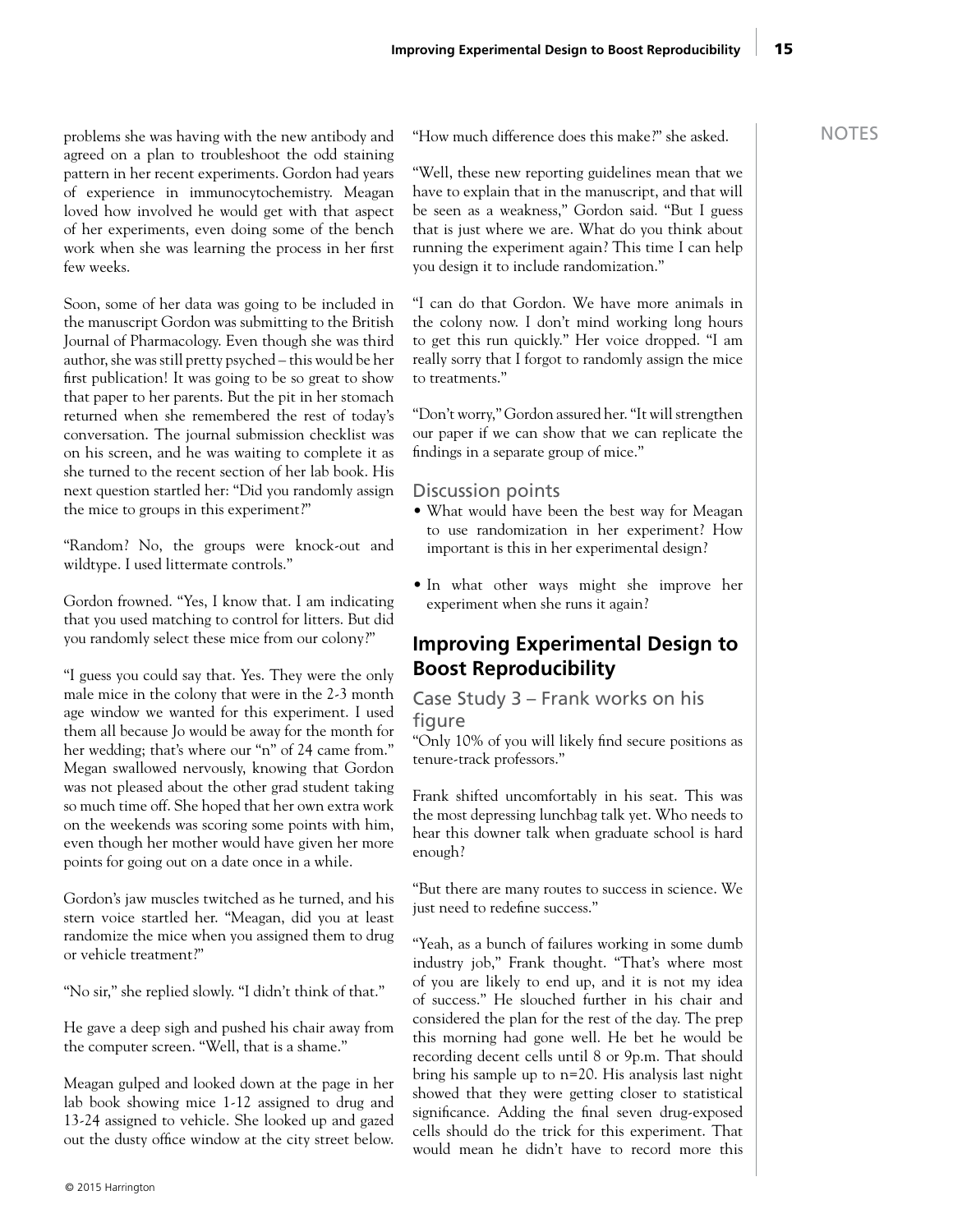…..

NOTES week, and he could finalize the analysis and prepare graphs for the paper. The controls he recorded last week were lovely, classic whole cell recordings with several traces that he had already selected for the figure. Now he needed a similarly outstanding example of the drug effect for the second part of that figure. He hoped he would get that this afternoon; the recordings earlier in the week had not looked so good, but the preps were just adequate. The prep this morning was super, so his expectations were high.

> He was a really good electrophysiologist. He looked around the room. Honestly, he was the best graduate student in this program. His adviser, Hannah, said he had good hands. She had high expectations for his work, and he enjoyed being able to deliver on that. He knew that the preliminary data in her grant application was meager, and the effect of the drug at that time depended on dropping cells recorded by the rotation student, Bill. He imagined her smile when he showed her the completed figure for publication at the end of the week. A significant effect with n=20 will put the crowning touch on her submission to *Nature*. Make that *their* submission to *Nature*.

> Washing up at 8:30p.m., Frank happily thought of the recordings from the afternoon. He had held several cells an extra-long time, reapplying drug until (hurray!) he achieved those traces he needed for the figure. He had at least two super examples of the effect Hannah had described in her prior work. He knew that she already had a high opinion of him, but this was going to really nail it. He smiled to himself and headed out to his car. Friends were meeting at Rafters for wings and beers. For once, he was in a great mood to hang out with fellow graduate students.

> The smell of stale beer and the noise of multiple screens feeding sports blather to the jovial crowd hit him as he walked into Rafters. He saw his friends in a booth by the wall and headed over. Sliding into the booth next to Meagan, he greeted Ichiro and Carlos. Meagan, Ichiro, and Carlos resumed their conversation after greeting him.

> "There is no way I could do my experiments blind" said Ichiro. "How in the world could I do that? It's a bit hard to overlook that my knock-in mouse is obese. "

> They all laughed as skinny Ichiro puffed out his cheeks.

"Good point," said Carlos. "There really isn't much way around that when you have to score social interactions."

"But Gordon is insisting everyone in the lab incorporate blinding in their experiments," said Meagan. "And it should work for my mice because they aren't obviously different. I was thinking that I might be able to get someone to give temporary labels to my mice each day, just for testing. I bet Josie would help with this. I just need five minutes of her time each morning when I will do testing."

"Geez, I hope Hannah doesn't get the same bee in her bonnet, right Frank?" Carlos smiled. "I can just see us trying to run back and forth to each other's rigs to select drug or vehicle and using a random numbers table to select which one to give next."

"Oh, yeah," said Frank, thoughtfully. He wondered if his day's experiments might have turned out differently if he hadn't known what he was applying.

#### Discussion points

- Describe the best procedure for Frank to use blinding in his experiment.
- Could Ichiro use blinding in his experiment?
- Suggest revisions to Frank's experimental protocol to incorporate blinding, control for order effects, and randomization.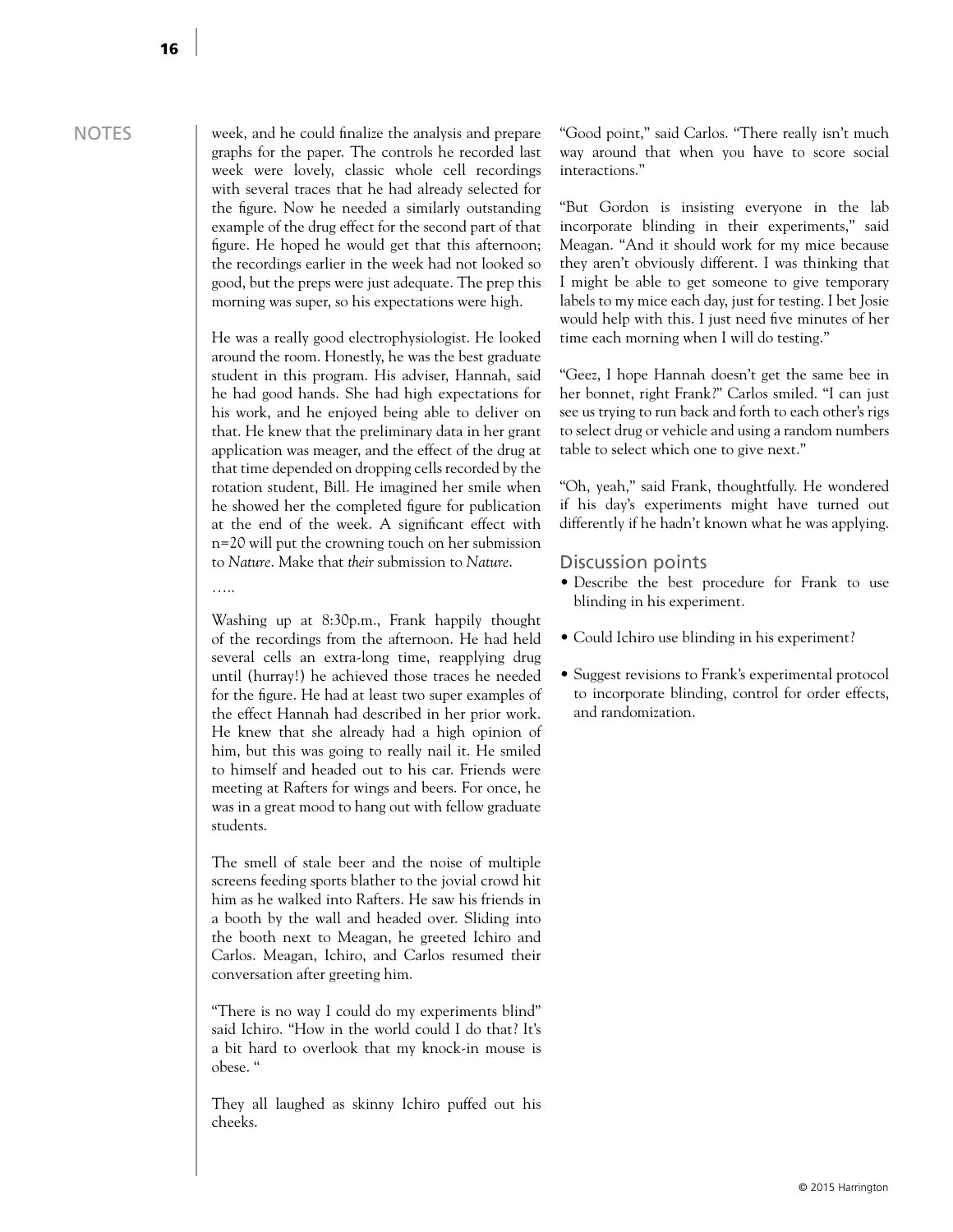# **Data Analysis and Reporting**

Ronald Landis, PhD

Nambury S. Raju Professor of Psychology, Illinois Institute of Technology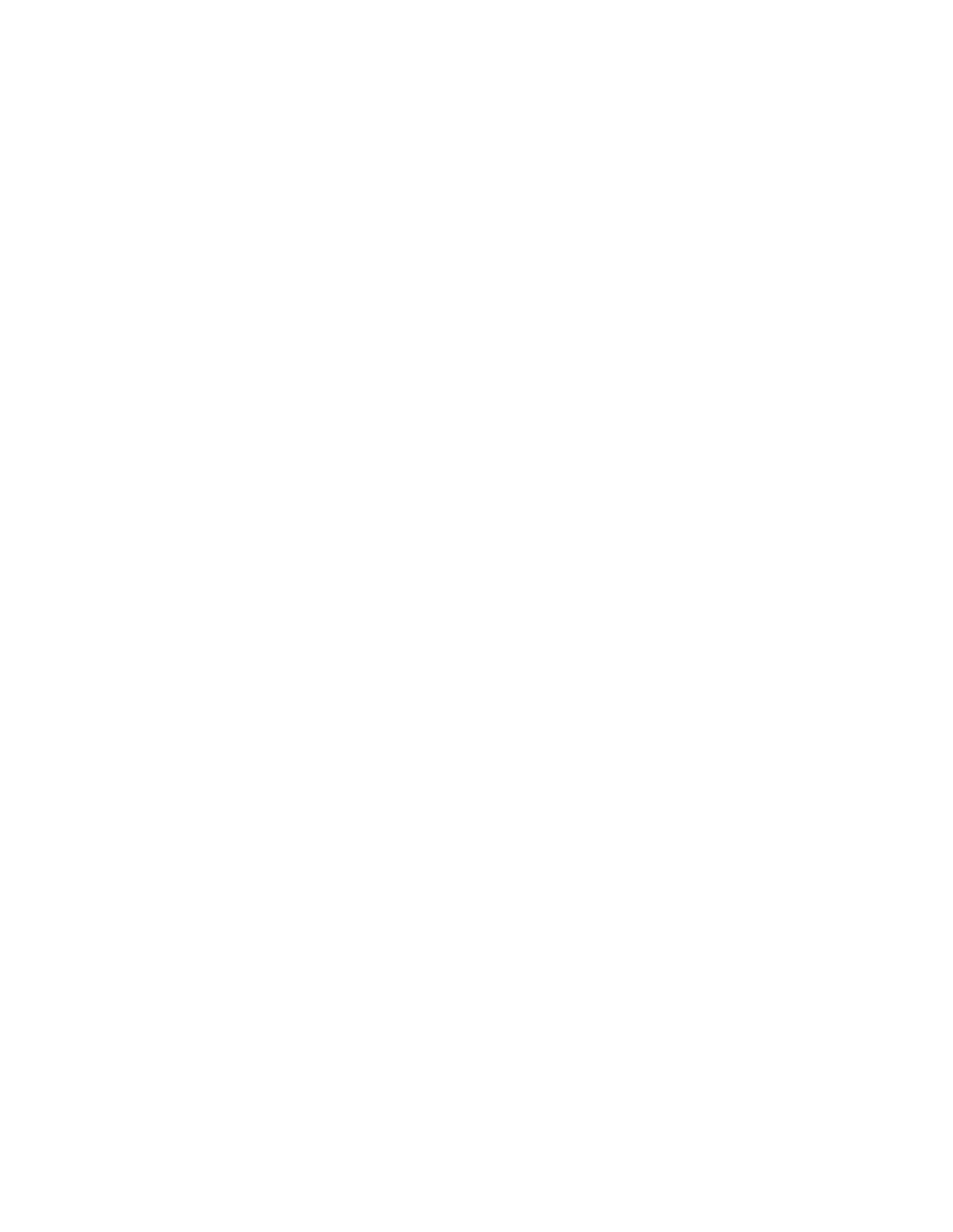19

Recent years have seen increased attention focused **Data Analysis and Reporting** NOTES on the quality of our scientific literature. In particular, there have been numerous concerns raised about whether our publication practices encourage (either explicitly or implicitly) less than accurate reporting of results. The emphasis of this presentation will be on evaluating the scenarios in which inaccuracies work into our research and on developing sensitivity to these situations with the goal of reducing such mistakes.

We can think about inaccuracies in reporting of results as being associated with either overt or covert issues. Specifically, overt issues are those that are self-evident to a reader of the work, while covert issues are invisible to the reader. In addition, we can think about issues that occur prior to the study being conducted, issues that arise during the data analysis, and issues that arise following data analysis or when writing or otherwise presenting the results. We can put these together to create a 2-by-3 matrix (with examples) as follows:

|              | Overt                                            | Covert                                                              |
|--------------|--------------------------------------------------|---------------------------------------------------------------------|
| Pre-Study    | <b>Power Analysis</b>                            | <b>Power Analysis</b>                                               |
| Analysis     | Incorrect degrees of<br>freedom                  | <b>Missing Data, Violation</b><br>of Assumptions, Outliers,<br>etc. |
| Presentation | p-hacking<br>Figures, Tables don't<br>match text | HARKing,<br>Misrepresentation<br>of results                         |

The session will begin with a discussion of the typical hypothesis testing approach, with particular emphasis on concepts of Type 1 and Type 2 Error, as well as statistical power.

I will then move to a discussion of how hypothesis testing rewards/encourages some poor behaviors, using the preceding 2-by-3 matrix as the overarching structure for discussing some specific practices.

The purpose of the presentation is to ensure that all participants have a strong grasp of the underlying foundations of null hypothesis testing (including key terms and concepts) and have an appreciation for the types of errors that commonly occur when conducting and reporting statistical analyses. The ultimate goal of the session is to help participants be fully aware of the ethical issues related to conducting and reporting statistical tests.

#### **Data Analysis and Reporting**

#### Case Study 1

John is collaborating on a particular project with a colleague, Marcia. John approached Marcia with the project because of Marcia's statistical expertise. After data collection, John asked Marcia to run the appropriate analyses necessary to test the study hypotheses. One of these tests involved an application of structural equation modeling. Marcia ran all of the necessary tests and sent a Results section back to John for incorporation into a manuscript ultimately submitted for publication. Because John did not feel competent with the more advanced analyses (i.e., the SEM output), he simply took the material Marcia sent him and included it in the submitted paper. Unfortunately, when Marcia was running the analyses, she incorrectly specified the model to be tested. Thus, the reported results were not possible given the hypothesized model (i.e., the degrees of freedom weren't correct). The paper was ultimately accepted and the editor and reviewers did not catch the error.

#### Discussion points

- What steps should John and/or Marcia have taken to prevent this error from occurring?
- What are some likely consequences of this error for John and Marcia?
- What are some likely consequences of this error for the journal and editorial team who published the paper?
- What are some likely consequences of this error for the field?
- How does your thinking about this case change if Marcia deliberately reported results from a different model because they were more favorable?

#### **Data Analysis and Reporting**

#### Case Study 2

Paula is leading a research team. The team has recently finished a very large data collection effort involving a large number of cases and variables. Paula suggested that the team make every effort to evaluate as many relationships between variables as possible even though there were no specific a priori